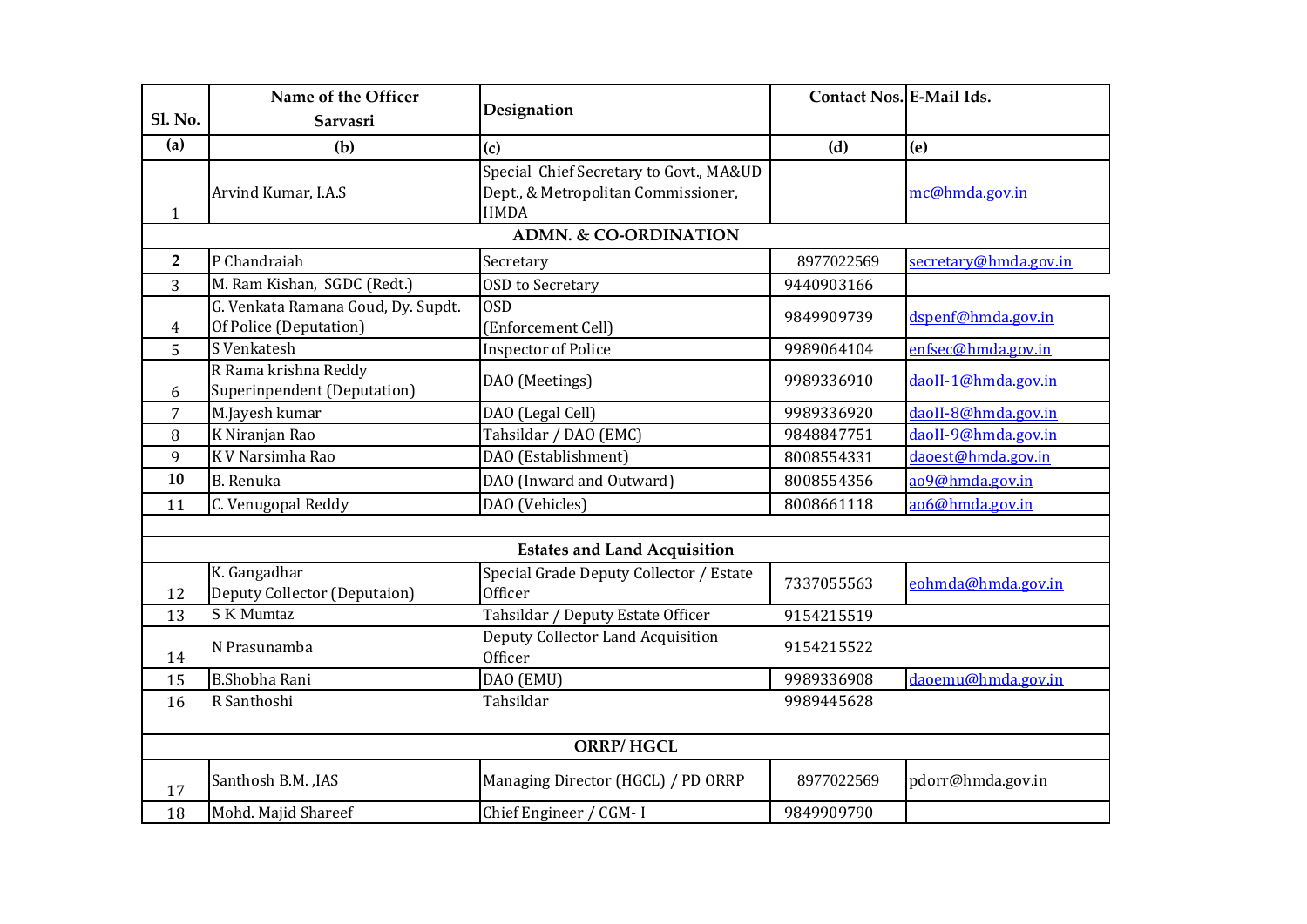| 19 | <b>B.</b> Ravinder                 | Chief General Manager-II              | 9849909792 | se-1@hmda.gov.in        |
|----|------------------------------------|---------------------------------------|------------|-------------------------|
| 20 | B. Aparna (Deputation)             | Dy. Collector / L.A.ORR               | 9618877044 | sdcorrla@hmda.gov.in    |
| 21 | P. Ravinder                        | Exe. Engineer, ORR                    | 9849909831 | dyee10@hmda.gov.in      |
| 22 | S. Kishore Kumar                   | Exe. Engineer, ORR                    | 9849909839 | dyee14@hmda.gov.in      |
| 23 | M. Chandrasekhar                   | Exe. Engineer, ORR                    | 9849909821 | dyee5@hmda.gov.in       |
| 24 | Mohd. Rizwanuddin                  | Exe. Engineer, ORR                    | 9849909833 | dvee11@hmda.gov.in      |
| 25 | A Ajay Kumar                       | Joint Director                        |            |                         |
| 26 | G. Sanjay Kumar                    | Dy. Exe. Engineer-ORR                 | 9849909847 | dyee17@hmda.gov.in      |
| 27 | <b>B.</b> Srimathi (Deputation)    | Dy. Exe. Engineer, ORR                | 9121107736 |                         |
| 28 | M. Anil Kumar (Deputation)         | Asst. Div. Engineer                   | 8688147565 |                         |
| 29 | M. Venkateshwar Reddy (Deputation) | Dy. Exe. Engineer                     | 9866343477 | dyee2rrhgcl@hmda.gov.in |
| 30 | R Meenakshi                        | Dy. Exe. Engineer                     |            |                         |
| 31 | A Srisailam                        | Dy. Exe. Engineer                     |            |                         |
| 32 | Ch. Lalitha                        | DA <sub>0</sub>                       | 9989336944 |                         |
| 33 | <b>Bandari Babu (Deputation)</b>   | DAO(Works)                            | 9515118538 |                         |
| 34 | A Inesh                            | <b>Assistant Director</b>             | 9441850193 |                         |
|    |                                    |                                       |            |                         |
|    |                                    | <b>Development / Engineering Wing</b> |            |                         |
| 35 | <b>B.L.N Reddy</b>                 | <b>Chief Engineer</b>                 | 9849909783 | ce@hmda.gov.in          |
| 36 | Ch. Param Jyothi                   | Superitending Engineer-I              | 9849909811 | eeprojectdiv1@hmda.gov. |
| 37 | A.M. Yousuf Hussain                | Superitending Engineer-II             | 9849909795 | eeprojectdiv2@hmda.gov. |
| 38 | V.V.S. Appa Rao                    | Exe. Engineer, Division- I            | 9849909840 | dyee15@hmda.gov.in      |
| 39 | K. Ramesh Kumar                    | Exe. Engineer, Division-IV            | 9849909812 | dyee3@hmda.gov.in       |
| 40 | C. Padma                           | Exe. Engineer, Division-V             | 9849909836 | dyee12@hmda.gov.in      |
| 41 | K. Rajitha                         | Exe. Engineer, Division-II            | 9849909705 | dvee2@hmda.gov.in       |
| 42 | T. Dhan Mohan Singh                | Exe. Engineer, Division-VI            | 9849909837 | dvee13@hmda.gov.in      |
| 43 | E. Hari Krishna                    | Exe. Engineer, PPP Cell               | 9963114723 | dyee18@hmda.gov.in      |
| 44 | K. Shanker                         | Exe. Engineer, Division-III           | 9849909845 | dyee16@hmda.gov.in      |
| 45 | S. Deepak Kumar (Deputation)       | Dy. Exe. Engineer, Division-I         | 9121107737 |                         |
| 46 | S. Subhash (Deputation)            | Dy. Exe. Engineer, Division-I         | 9121107738 |                         |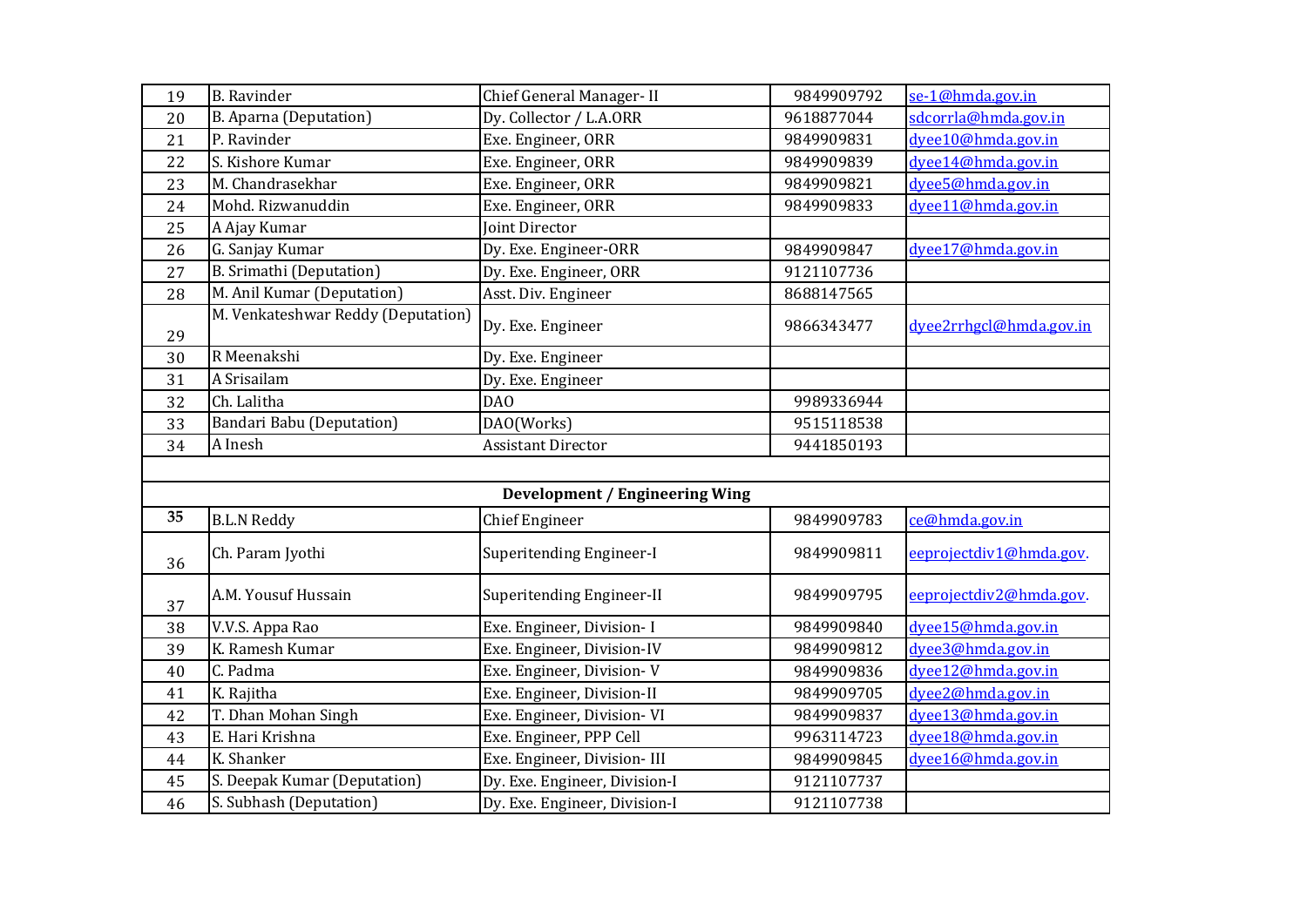| 47 | N. Venkata Ramana (Deputation)  | Dy. Exe. Engineer, Division-V     | 9121107739 |                      |
|----|---------------------------------|-----------------------------------|------------|----------------------|
| 48 | P. Srinivas (Deputation)        | Dy. Exe. Engineer, Division-I     | 9121107740 |                      |
| 49 | M. Devender Reddy (Deputation)  | Dy. Exe. Engineer, Division-III   | 9121107742 |                      |
| 50 | M Satya Prasad                  | Dy. Exe. Engineer, Division-III   |            |                      |
| 51 | V Jagan Mohan                   | Dy. Exe. Engineer, Division       | 9701044855 |                      |
| 52 | K Vikram                        | Dy. Exe. Engineer, LPCC Division  | 9704226351 |                      |
| 53 | K Sandhya Rani                  | Dy. Exe. Engineer, LPCC Division  | 9703976088 |                      |
| 54 | <b>B</b> Vidyasagar             | Dy. Exe. Engineer, S & S Division |            |                      |
| 55 | K Gouthami                      | Dy. Exe. Engineer,                | 8897341954 |                      |
| 56 | G Aruna                         | Dy. Exe. Engineer,                | 9885576228 |                      |
| 57 | S V Rukmini                     | Dy. Exe. Engineer, L & P Division | 9849974031 |                      |
| 58 | K Venugopala Rao                | Dy. Exe. Engineer, L & P Division |            |                      |
| 59 | <b>B</b> Sreemathi              | Dy. Exe. Engineer, L BPP Division | 9848638168 |                      |
| 60 | V Uma Maheshwari                | Tahsildar, LPCC                   |            |                      |
|    |                                 | <b>PLANNING</b>                   |            |                      |
| 61 | S. Balakrishna                  | Director $-1$                     | 8978378585 | dir1plg@hmda.gov.in  |
| 62 | G Shivasharanappa               | Director-II (Planning)            | 9154299744 | cpom p@hmda.gov.in   |
| 63 | T. Satyanarayana Murthy         | <b>Chief Planning Officer</b>     | 9849909745 | po3@hmda.gov.in      |
| 64 | K. Yaswant Rao                  | Chief Planning Officer, (MDCL)    | 9652904661 | posk p@hmda.gov.in   |
| 65 | D. Yadagiri Rao                 | Planning Officer I/c. (SKP)       | 9849998700 | po2@hmda.gov.in      |
| 66 | K. Gangadhar (Deputation)       | Chief Planning Officer (GTKR)     | 9441703666 |                      |
| 67 | A Ravinder Reddy (Deputation)   | <b>Chief Planning Officer</b>     | 9246190283 |                      |
| 68 | D Ramesh Babu (Deputation)      | <b>Chief Planning Officer</b>     | 9502220487 |                      |
| 69 | L Ram Reddy                     | Planning Officer                  | 9515195007 |                      |
| 70 | D. Vignana Tejaswi              | Planning Officer, Ts- Bpass       | 9652904658 | apo6@hmda.gov.in     |
| 71 | K. Shalini                      | Planning Officer, Ts-ipass        | 9652904654 | apo7@hmda.gov.in     |
| 72 | P. Gopika Ramya                 | Planning Officer, MDCL            | 9652904652 | apo1shbd@hmda.gov.in |
| 73 | Kalpana Kaudi                   | Planning Officer, Master Plan     | 9652904651 | apo3@hmda.gov.in     |
| 74 | B. Prabhakar Reddy (Deputation) | Planning Officer, GTKR            | 7331103531 |                      |
| 75 | V. Dheeraj Kumar                | Asst. Planning Officer, MDCL      | 9652904659 | apo1ghtk@hmda.gov.in |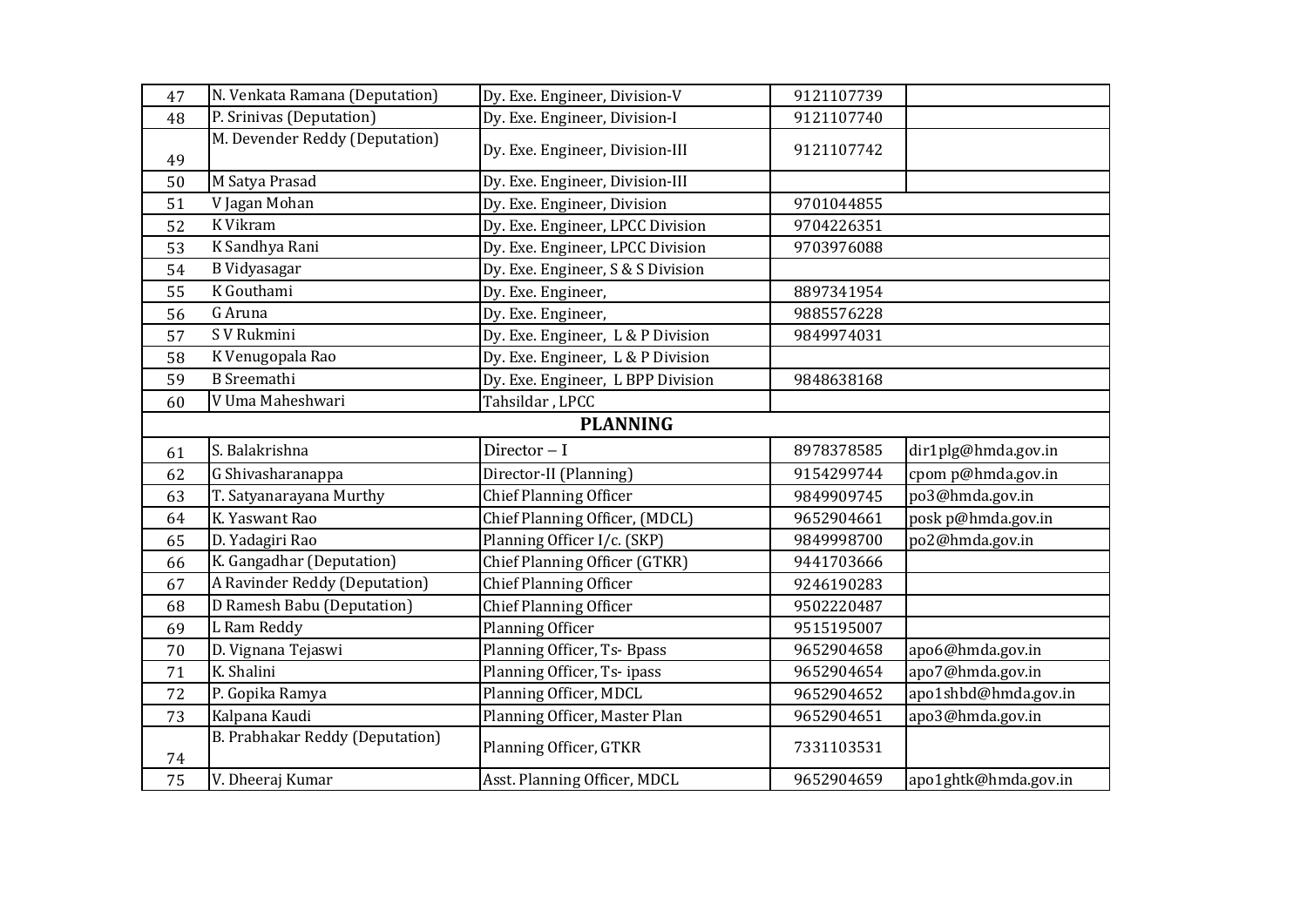| 76  | G. Suresh                           | Asst. Planning Officer, Ts-bpass      | 9652904655 | apo1@skp@hmda.gov.in  |
|-----|-------------------------------------|---------------------------------------|------------|-----------------------|
| 77  | D. Snehalatha                       | Asst. Planning Officer, City Area     | 9652904657 | apo5@hmda.gov.in      |
| 78  | P. Sree Sudha                       | Asst. Planning Officer, Master Plan   | 9652904660 | apo8@hmda.gov.in      |
| 79  | K. Neelima                          | Asst. Planning Officer, Master Plan   | 9652904656 | apo4@hmda.gov.in      |
| 80  | R. Padma Rani                       | Asst. Planning Officer, City Area i/c | 9908130849 | apo1m ed@hmda.gov.in  |
| 81  | S Ramesh Charan                     | <b>Assistant Planning Officer</b>     | 9908130846 |                       |
| 82  | <b>B</b> Swaroopa                   | <b>Assistant Planning Officer</b>     | 9908130848 |                       |
| 83  | D Damodar Naik                      | <b>Assistant Planning Officer</b>     | 9849511196 |                       |
| 84  | D Radha Bai                         | <b>Assistant Planning Officer</b>     | 9908130847 |                       |
| 85  | M Sudheer                           | <b>Assistant Planning Officer</b>     | 9989337552 |                       |
| 86  | Y Srinivasa Rao                     | <b>Assistant Planning Officer</b>     | 9652652918 |                       |
| 87  | G. Nanda                            | DAO (GTKR)                            | 9849909879 |                       |
| 88  | G. Varalakshmi                      | DAO (Ts-ipass, City Area, PFU)        | 9989336941 |                       |
| 89  | Sajidunissa                         | DAO (SKP)                             | 9849909897 |                       |
| 90  | Syed Rahman Ali                     | DAO (SHBD                             | 8008554296 |                       |
| 91  | K S V Ratnamala                     | DAO (MDCL)                            | 9553566245 |                       |
|     |                                     |                                       |            |                       |
|     |                                     | <b>URBAN FORESTRY</b>                 |            |                       |
| 92  | Dr. B Prabhakar, I.F.S (Deputation) | Director (UF)                         | 7337552361 | directoruf@hmda.gov.i |
| 93  | P. Someshwar Rao (Deputation)       | AD (Hort.)                            | 8008233990 |                       |
| 94  | P. Viswa Prasad                     | Assistant Director(H)                 | 9100045489 |                       |
| 95  | C. Srinivas (Deputation)            | <b>Forest Range Officer</b>           | 9866025935 |                       |
| 96  | S. Sree Vani (Deputation)           | Dy. Range Officer                     | 9985161411 |                       |
| 97  | P Rani Rudrama (Deputation)         | Deputy Range Officer                  | 9440988480 |                       |
| 98  | V. Gnana Sunder (Deputation)        | Horticulture Officer, BPP             | 7997725242 |                       |
| 97  | V Vishnuvardhan (Deputation)        | <b>Forest Range Officer</b>           | 8008495265 |                       |
| 98  | P Amruthamma (Deputation)           | Forest Range Officer                  | 9704392397 |                       |
| 99  | P Manjula (Deputation)              | <b>Forest Range Officer</b>           | 8328273145 |                       |
| 100 | P Veeresham (Deputation)            | <b>Forest Range Officer</b>           | 9490523641 |                       |
| 101 | Saleha Alprose                      | <b>Forest Range Officer</b>           | 6300880861 |                       |
| 100 | <b>GK</b> Shashidhar                | Deputy Range Officer                  | 966699960  |                       |
| 101 | M Pavan Kumar (Deputation)          | <b>Forest Section Officer</b>         | 9989991123 |                       |